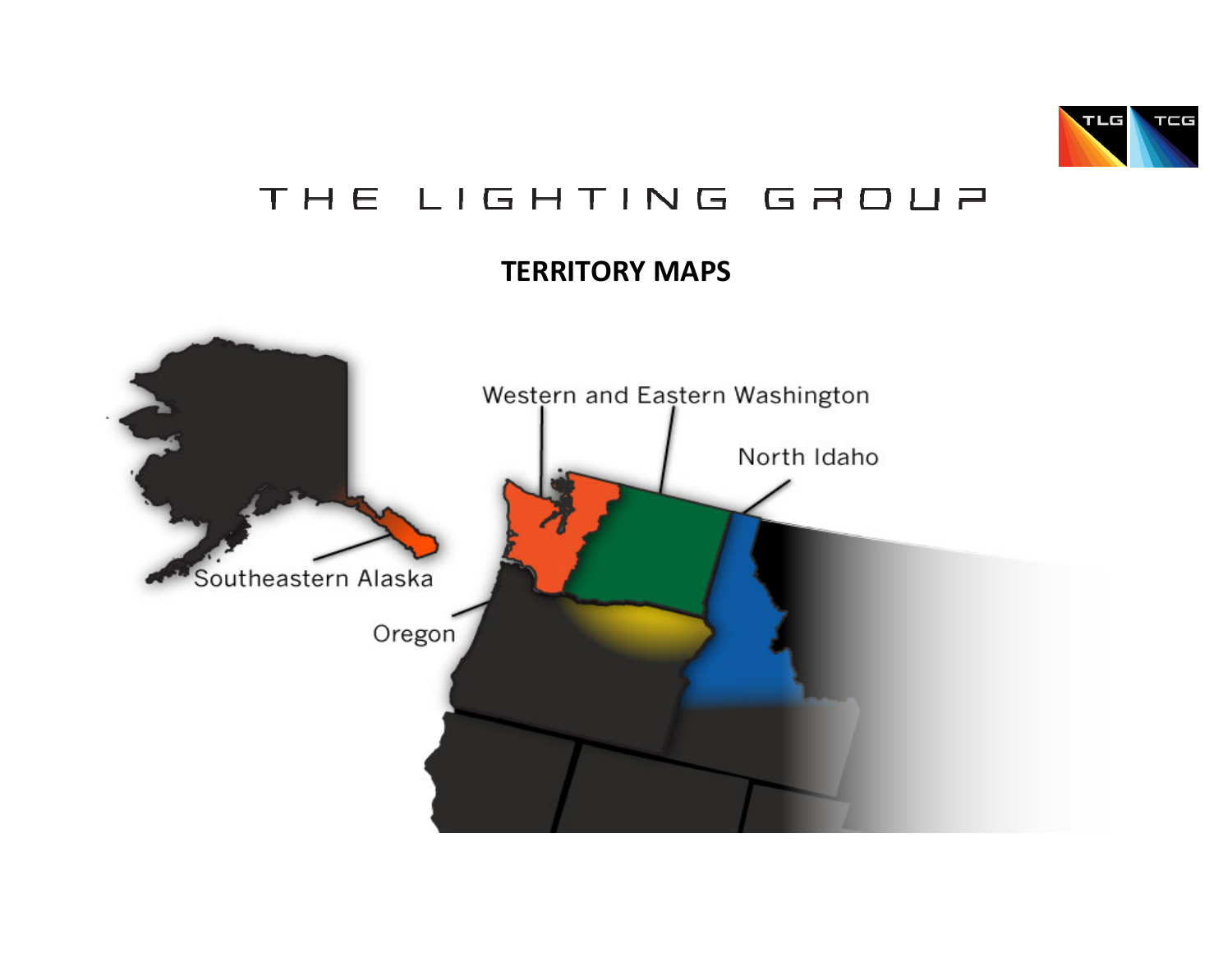#### **WESTERN WASHINGTON TERRITORY**



A-Light **Acclaim Lighting Acuity Controls** Aculux Aion LED Airey Thompson ALM Alora American Electric **Ameron Poles** Architectural Lighting Works AV Poles and Lighting **Barn Light Electric** Bega Besa Lighting **Boca Flasher Bock Lighting** Bodine Canlet Cerno Chauvet Clear Vu Lighting Coemar Cooledge Lighting Coronet Lighting **CSL** Cyclone Lighting Dals DeSisti Rigging & Automation **Distech Controls** eldo LED

Electrix Elliptipar **Engineered Lighting Products** Envoy Eureka Lighting **EYE** lighting **Formed Plastics** Fresco **FSC** lighting **Garmire Iron Works** Gotham **Healthcare Lighting** Hevi Lite Hilumz Holm Holophane Hydrel i2 Systems Illuminarc Indessa Lighting Indy Interlux **IOTA** Isolite Juno Karice Lighting Klik Klus Kurtzon Lighting **Kuzco Lighting** Landscape Forms

 $LC & D$ LEX Linea Light-iLed Liteline Lithonia Luca Light Lumascape USA Lumenwerx Lumencia LuminaireLED Luminis Lunovas Mark Architectural Lighting Meteor Meyer Mike Stoane Lighting MP Lighting New Star Lighting nLight Controls **NLS** Pace Illumination Paraflex Paris Mirror Pathway Connectivity Pathway Lighting Peerless Perfect Power Systems **Primus Lighting** Power Sentry Q-Tran **Reloc Wiring** 

Rig-a-Lite AZZ Revelite Santa & Cole Sattler SAI Self-Electronics SensorSwitch Sonaray SpecGradeLED **Stratus Products** Structura Studio 1 Sunoptics Tambient Tegan The Light Source Time Square Lighting **TLS International** Tivoli Topstar Troy **Utility Structures** V2 Lighting Group (ALW) Visa Lighting Visco Wagner Architectural **Handrail Systems** Whitegoods Winona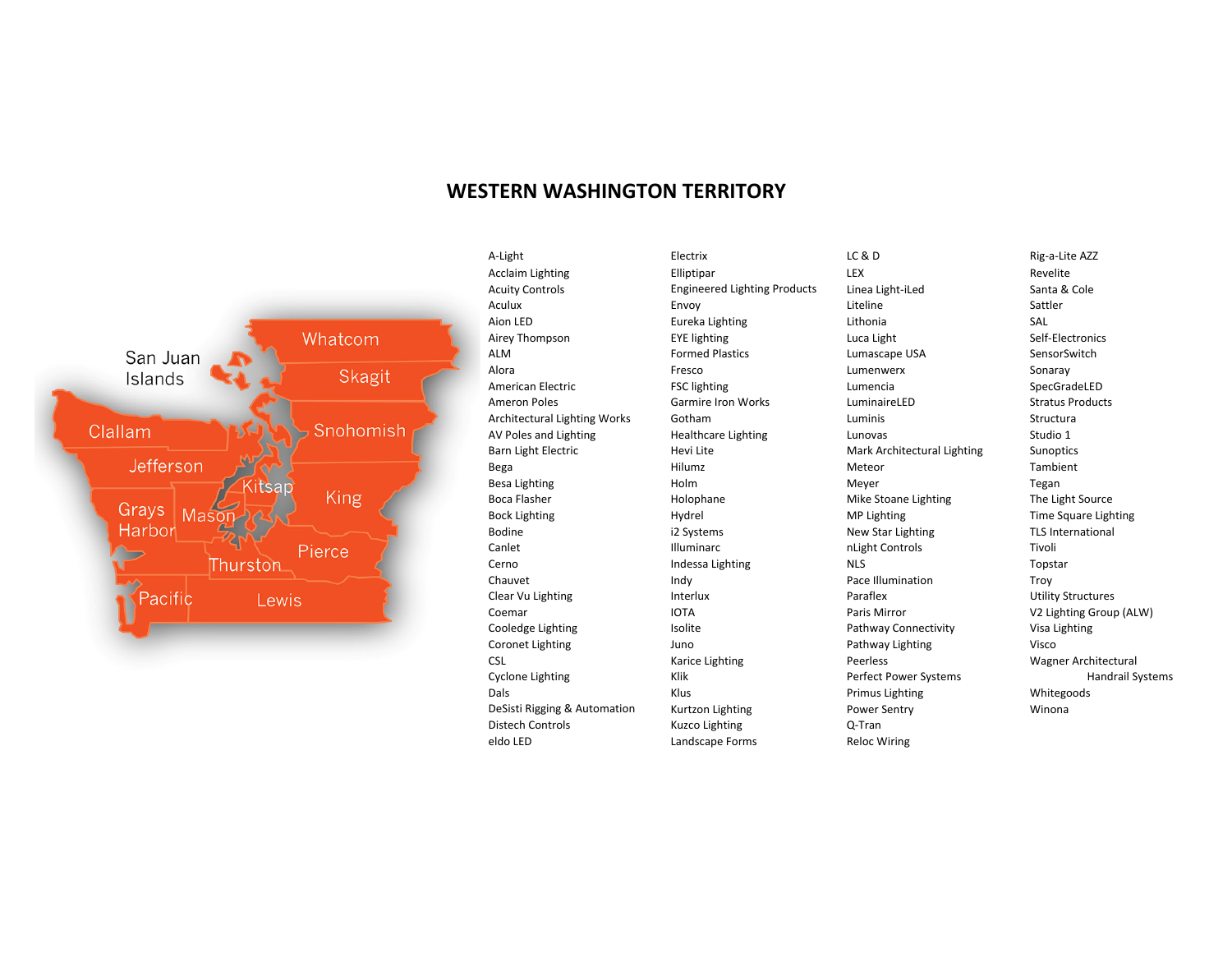### SOUTHEASTERN ALASKA TERRITORY



A-Light **Acclaim Lighting Acuity Controls** Aculux Aion LED Airey Thompson **ALM** Alora **Ameron Poles** Architectural Lighting Works AV Poles and Lighting **Barn Light Electric** Bega **Besa Lighting Boca Flasher Bock Lighting** Bodine Canlet Cerno Chauvet Clear Vu Lighting Coemar Cooledge Lighting Coronet Lighting **CSL Cyclone Lighting** Dals DeSisti Rigging & Automation **Distech Controls** eldo LED Electrix Elliptipar **Engineered Lighting Products** Envoy Eureka Lighting **EYE** lighting **Formed Plastics** Fresco **FSC lighting** Garmire Iron Works Gotham **Healthcare Lighting** Hevi Lite Hilumz Holm Hydrel i2 Systems **Illuminarc** Indessa Lighting Interlux Isolite Karice Lighting Klik Klus Kurtzon Lighting **Kuzco Lighting** 

Landscape Forms LEX Linea Light-iLed Liteline Luca Light Lumascape USA Lumenwerx Lumencia Lunovas Meteor Meyer Mike Stoane Lighting MP Lighting New Star Lighting nLight Controls **NLS** Pace Illumination Paraflex Paris Mirror Pathway Connectivity Pathway Lighting Perfect Power Systems **Primus Lighting** Q-Tran Rig-a-Lite AZZ Revelite Santa & Cole Sattler

SAL Self-Electronics Sonaray SpecGradeLED **Stratus Products** Structura Studio 1 Sunoptics Tambient Tegan The Light Source Time Square Lighting **TLS International** Tivoli Topstar Troy **Utility Structures** V2 Lighting Group (ALW) Visa Lighting Visco Wagner Architectural **Handrail Systems** Whitegoods